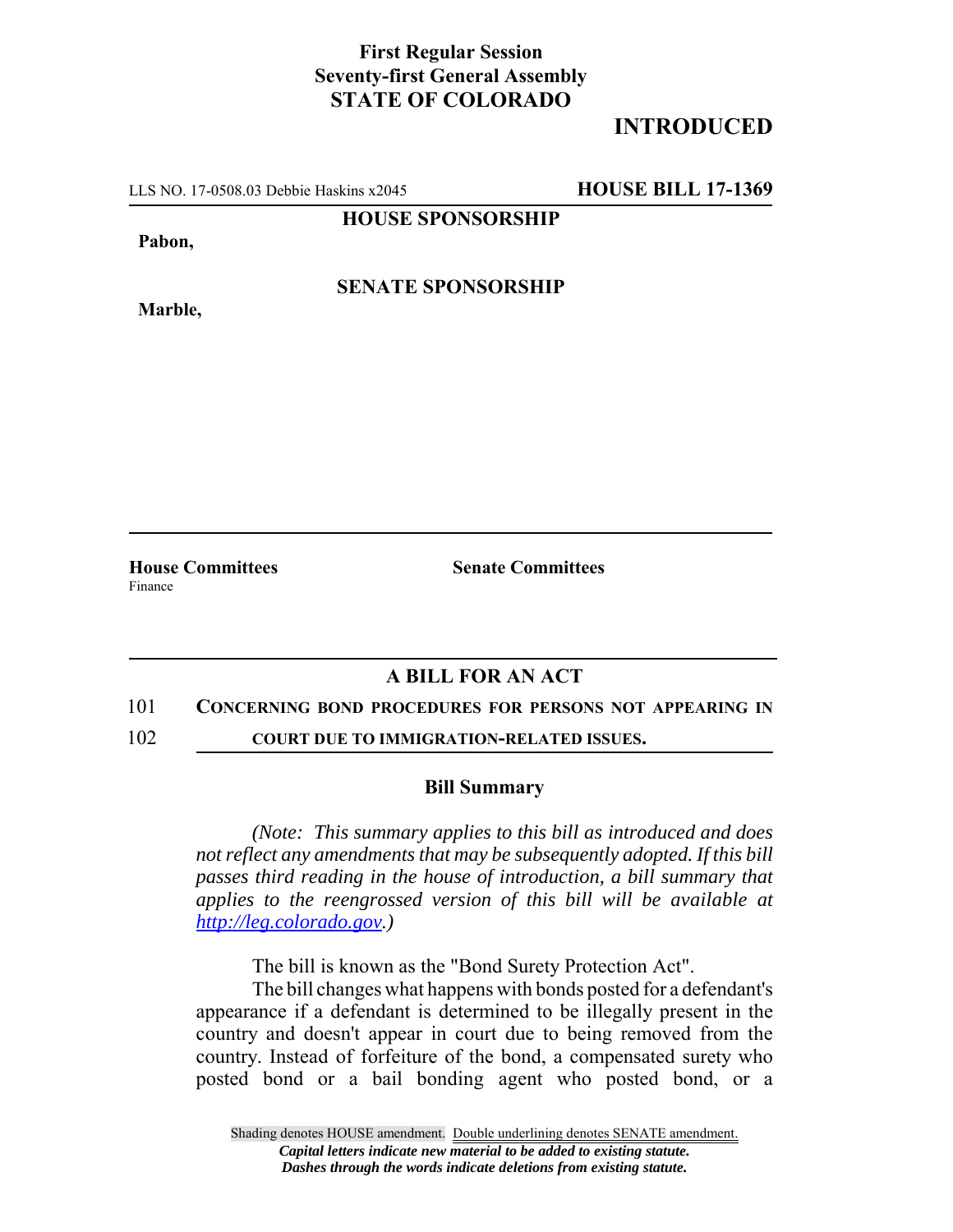noncompensated surety, such as a family member or friend, who executed a bail bond for a defendant, is exonerated from liability on the bond if the compensated surety or the noncompensated surety provides satisfactory evidence to the court that the defendant has been removed from the country. The bill requires the court to exonerate the bail bond if all of the following occur:

- ! The compensated or noncompensated surety files a motion requesting exoneration of the bail bond;
- ! The compensated or noncompensated surety files an affidavit along with the motion describing with particularity how the surety came to know that the defendant was removed from the United States, including the date of removal, if known, and the name of the person and contact information of the person who provided that information, if known; and

! The district attorney does not object.

The bill repeals current law that requires notification of people or sureties that their bond or fees will be forfeited if the defendant is removed from the country. On and after the effective date of the bill, a law enforcement agency holding a person charged with a criminal offense is prohibited from notifying the defendant's bail bonding agent or noncompensated surety before the bond is posted that his or her bond or fees will be forfeited if the defendant is removed from the country, and law enforcement officers are prohibited from asking a defendant or a person other than a bail bonding agent to execute a waiver that states that he or she understands that the bond or fees shall be forfeited if the defendant is removed from the country. A bail bonding agent shall not communicate to a defendant that his or her bond fees shall be forfeited if the defendant is removed from the country.

The bill repeals current law regarding the crediting of revenue from forfeited bonds into the county jail assistance fund. The bill directs the state treasurer to transfer the balance remaining in the county jail assistance fund to the general fund and then abolishes and repeals the county jail assistance fund.

4 **SECTION 2.** In Colorado Revised Statutes, 16-4-110, **add** (1)(f)

5 as follows:

<sup>1</sup> *Be it enacted by the General Assembly of the State of Colorado:*

<sup>2</sup> **SECTION 1. Short title.** This act is known as the "Bond Surety

<sup>3</sup> Protection Act".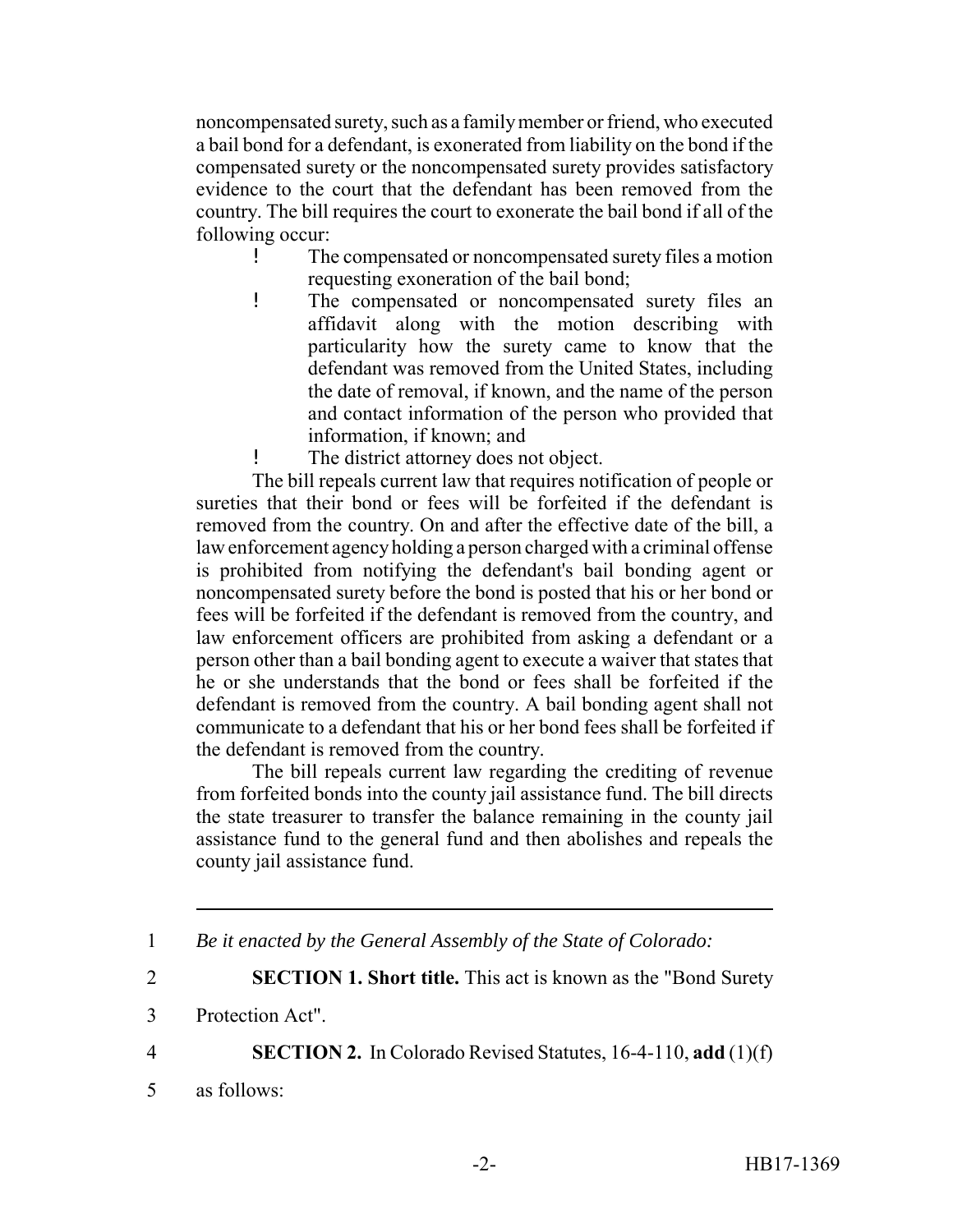**16-4-110. Exoneration from bond liability.** (1) Any person executing a bail bond as principal or as surety shall be exonerated as follows:

 (f) WHEN THE SURETY PROVIDES SATISFACTORY EVIDENCE TO THE COURT THAT THE DEFENDANT HAS BEEN REMOVED FROM THE COUNTRY. THE COURT SHALL EXONERATE THE BAIL BOND IF ALL OF THE FOLLOWING OCCUR:

8 (I) THE SURETY FILES A MOTION REQUESTING EXONERATION OF THE BAIL BOND;

**(II)** THE SURETY FILES AN AFFIDAVIT ALONG WITH THE MOTION DESCRIBING WITH PARTICULARITY HOW THE SURETY CAME TO KNOW THAT 12 THE DEFENDANT WAS REMOVED FROM THE UNITED STATES, INCLUDING THE DATE OF REMOVAL, IF KNOWN, AND THE NAME OF THE PERSON AND CONTACT INFORMATION OF THE PERSON WHO PROVIDED THAT INFORMATION, IF KNOWN; AND

(III) THE DISTRICT ATTORNEY DOES NOT OBJECT.

 **SECTION 3.** In Colorado Revised Statutes, 16-4-114, **add** (5)(b)(VI) as follows:

 **16-4-114. Enforcement procedures for compensated sureties - definitions.** (5) Liability of bond obligors on bonds issued by compensated sureties may be enforced, without the necessity of an independent action, as follows:

23 (b) (VI) A COMPENSATED SURETY SHALL BE EXONERATED FROM LIABILITY UPON THE BOND WHEN THE SURETY PROVIDES SATISFACTORY EVIDENCE TO THE COURT THAT THE DEFENDANT HAS BEEN REMOVED FROM THE COUNTRY PURSUANT ACTION BY A FEDERAL IMMIGRATION AGENCY 27 WHILE ON BOND. THE COURT SHALL EXONERATE THE BAIL BOND IF ALL OF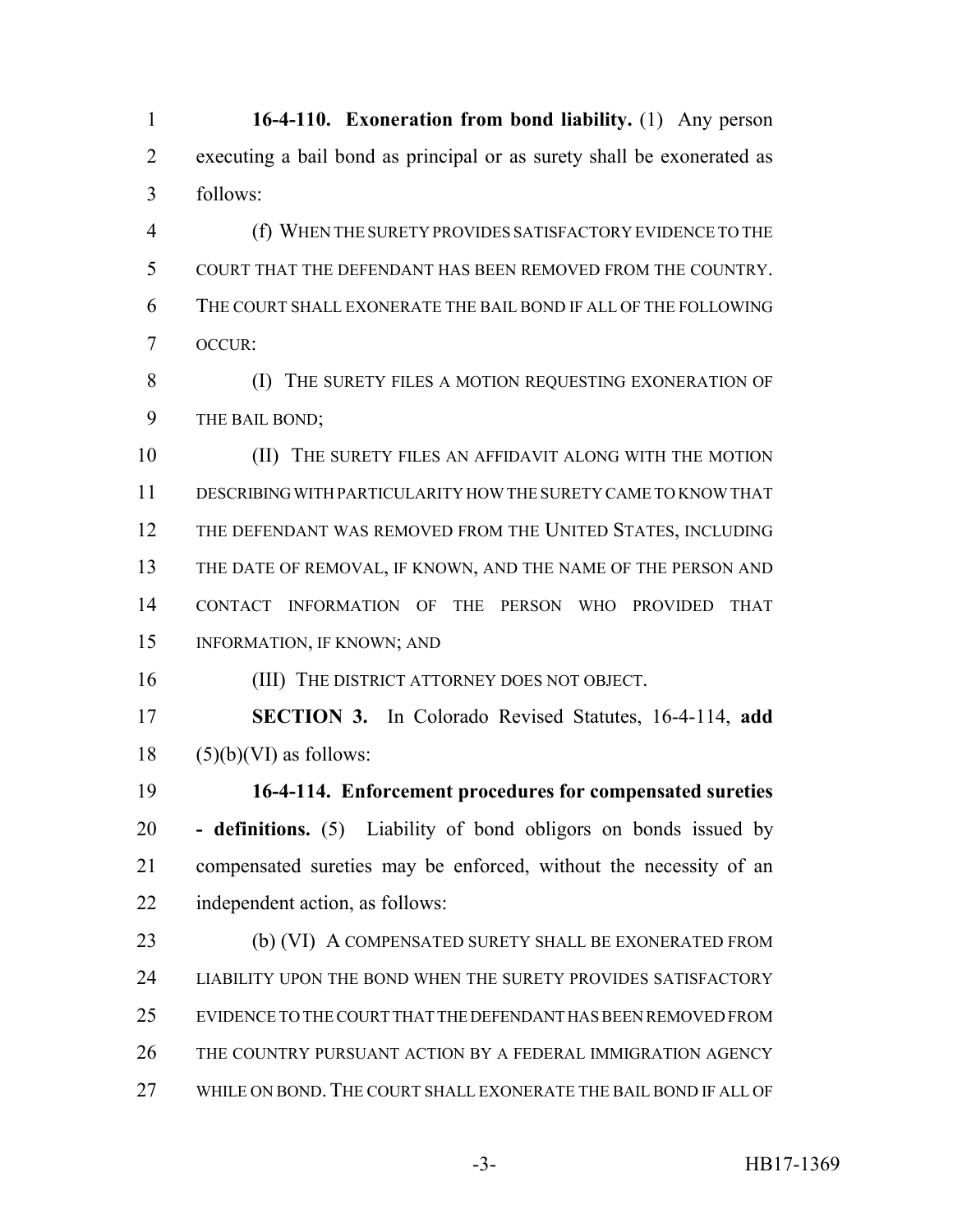THE FOLLOWING OCCUR:

 (A) THE COMPENSATED SURETY FILES A MOTION REQUESTING EXONERATION OF THE BAIL BOND;

 (B) THE COMPENSATED SURETY FILES AN AFFIDAVIT ALONG WITH THE MOTION DESCRIBING WITH PARTICULARITY HOW THE COMPENSATED SURETY CAME TO KNOW THAT THE DEFENDANT WAS REMOVED FROM THE UNITED STATES, INCLUDING THE DATE OF REMOVAL, IF KNOWN, AND THE NAME OF THE PERSON AND CONTACT INFORMATION OF THE PERSON WHO PROVIDED THAT INFORMATION, IF KNOWN; AND

(C) THE DISTRICT ATTORNEY DOES NOT OBJECT.

 **SECTION 4.** In Colorado Revised Statutes, **repeal and reenact, with amendments,** 16-3-503 as follows:

 **16-3-503. Bonds for persons with immigration-related issues.** ON AND AFTER THE EFFECTIVE DATE OF THIS SECTION, A LAW ENFORCEMENT AGENCY HOLDING A DEFENDANT CHARGED WITH A CRIMINAL OFFENSE SHALL NOT NOTIFY THE DEFENDANT'S BAIL BONDING AGENT OR A NONCOMPENSATED SURETY BEFORE THE BOND IS POSTED THAT HIS OR HER BOND OR FEES MAY BE FORFEITED IF THE DEFENDANT IS REMOVED FROM THE COUNTRY. ON AND AFTER THE EFFECTIVE DATE OF THIS SECTION, A LAW ENFORCEMENT OFFICER SHALL NO LONGER ASK A DEFENDANT OR A PERSON OTHER THAN A BAIL BONDING AGENT TO EXECUTE A WAIVER PRIOR TO POSTING A BOND FOR A PERSON CHARGED WITH A CRIMINAL OFFENSE THAT STATES THAT HE OR SHE UNDERSTANDS THAT THE BOND OR FEES SHALL BE FORFEITED IF THE DEFENDANT IS REMOVED FROM THE COUNTRY. A BAIL BONDING AGENT SHALL NOT 26 COMMUNICATE TO A DEFENDANT THAT HIS OR HER BOND OR FEES SHALL 27 BE FORFEITED IF THE DEFENDANT IS REMOVED FROM THE COUNTRY.